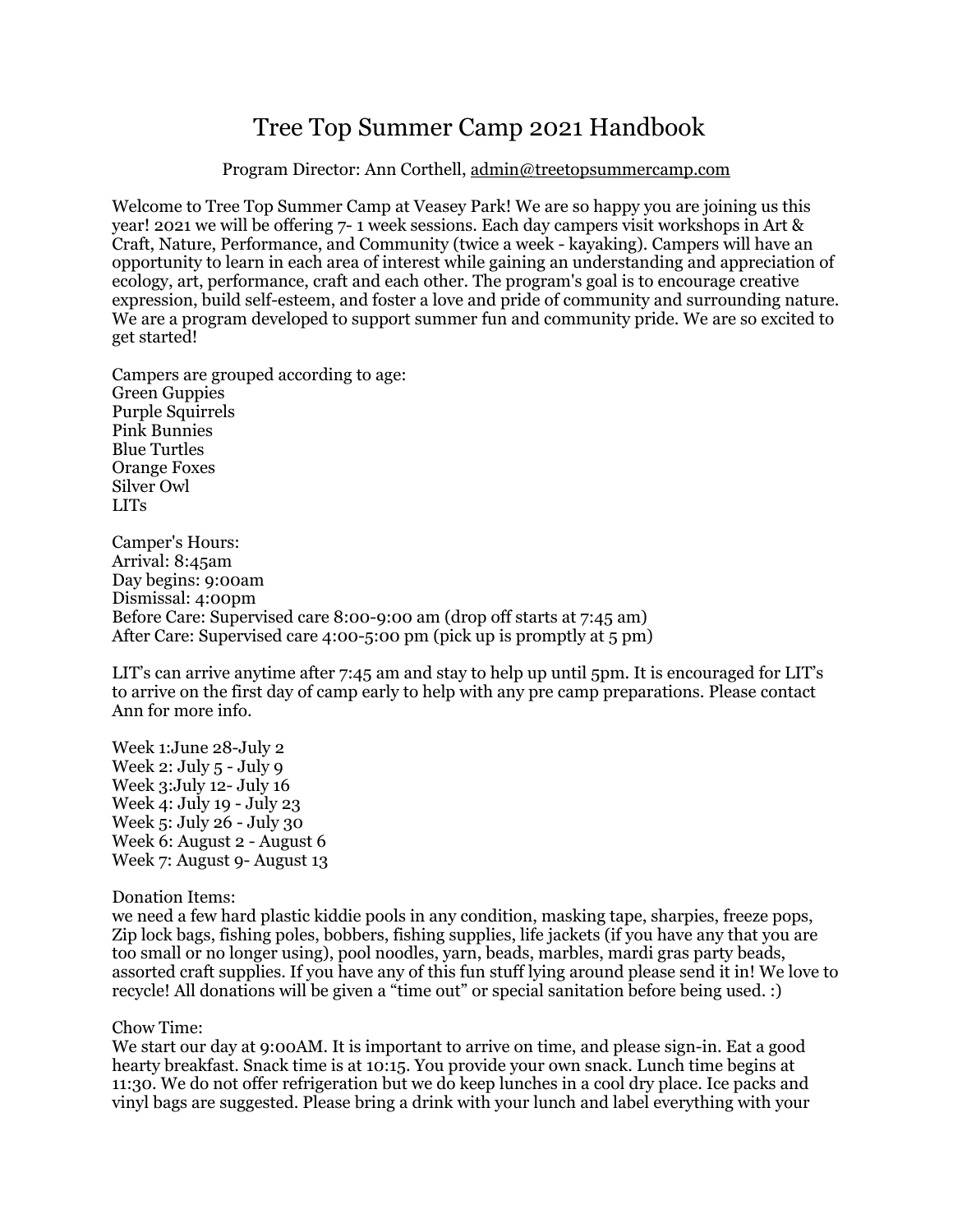child's name. Paper and plastic bags are discouraged because they do not hold up. We have 45 minutes for lunch time. There is always a water available, a water bottle is required to be refilled throughout the day. A second snack time is at 2:30 that we provide, usually an ice pop. Please do not bring tree nut and peanut products to camp. Dismissal is promptly at 4:00PM.

\*\*\* Due to COVID19 our lunch procedure has changed, we will be having lunch in our groups. Water will be filled with group specific water jugs as to not cross contaminate water fountains.

Traffic procedure and traffic control plan:

## Arrival:

\*\*\* Campers will have to wear facemasks at ARRIVAL and DISMISSAL camp and will have to have their temp taken throughout the day, PLEASE DO NOT SEND A SICK CHILD TO CAMP.

Each camper is required to wear a mask at drop off and pick up. We have masks available for each camper, if you need one before the first day please let us know and we can get them to you! We open the greeting station at 8:45am. Please drive very slowly and carefully. Please be kind to other drivers. The road and your car will not tolerate speeding drivers. In the morning you will be greeted at your car by the Program Staff member and group Interns. Interns will meet campers at the greeting station and then they will be escorted to a registration table were they sign in. The campers are then escorted to the main campus. There is a turn around spot that is used for turning the car to exit and/or park. There are placed staff members at drop off and dismissal to communicate the direction of traffic to avoid any backups or incidents.

## Dismissal:

\*\*\* Campers will have to wear facemasks at ARRIVAL and DISMISSAL camp and will have to have their temp taken throughout the day, PLEASE DO NOT SEND A SICK CHILD TO CAMP.

Campers leave camp at 4:00pm. Pick-up in the same place as drop-off, please wait in line, in your parked car, for your children at the registration station. This process is to assure the safety of every child and the greatest convenience to drivers. Please be patient it goes a little slow in the beginning but runs very smoothly. There are placed staff members at drop off and dismissal all to communicate the direction of traffic to avoid any backups or incidents. Please wait in your car, in line for the children to meet you. Children await pick-up in a safety zone. A brightly colored name card will be given to you for easy recognition of your vehicle. Please display in your window for easy recognition.

## Special arrangements:

If you are wishing to make special arrangements for your campers regarding pick up or drop off, we ask that you let us know in advance so that we can accommodate your requests quickly and efficiently. Early departures or late arrivals require a phone call or (in advance) written instructions that allow us to plan for your campers' day and dismissal. Written instructions can also be sent via e-mail - admin@treetopsummercamp.com We are happy to accommodate your schedule and want to help you with your needs, but please provide the information in writing in advance when possible.

## When absent:

If your child is absent on a scheduled day of camp, we ask that you place a quick email to our office to let us know that they will not be attending.

## Communications: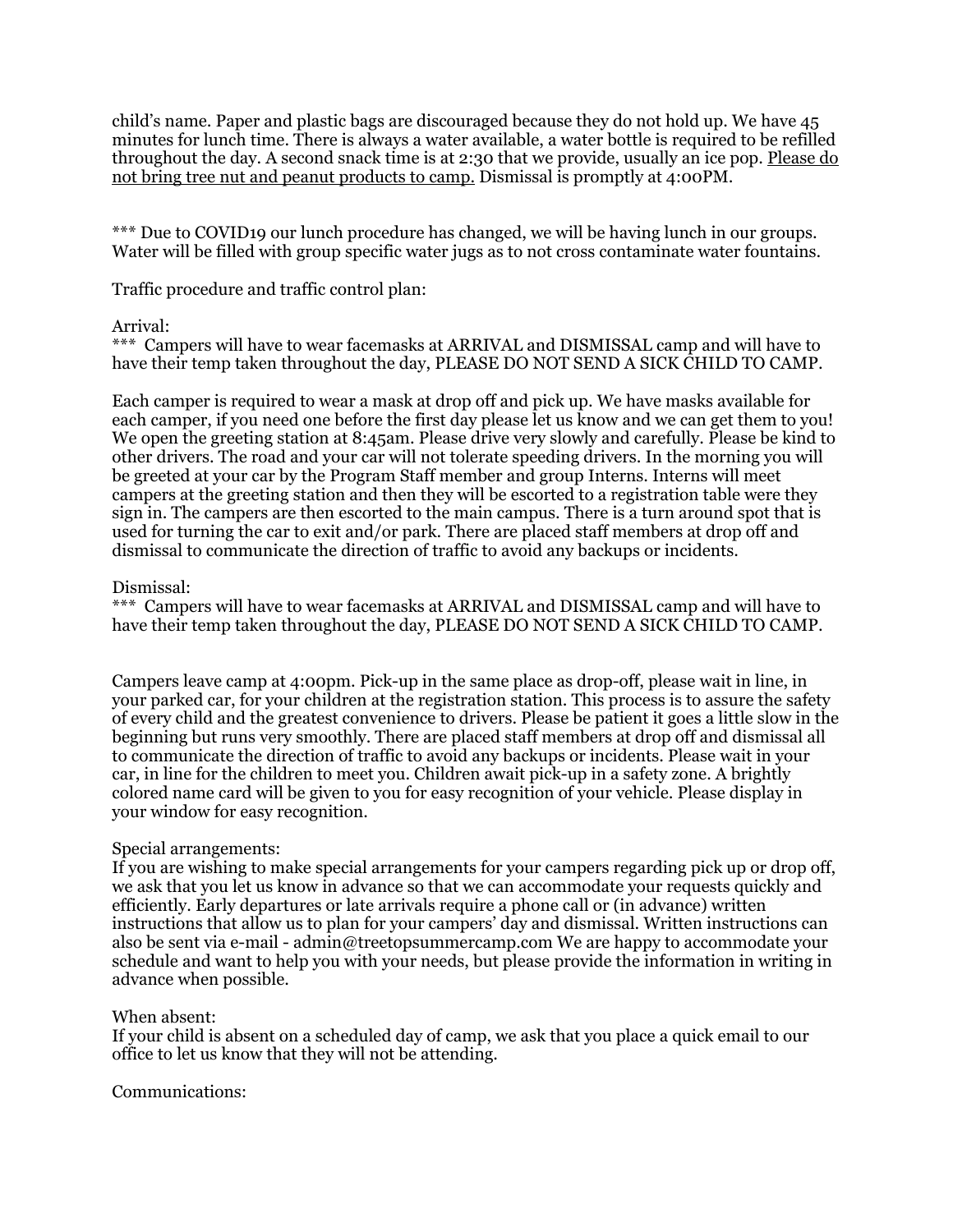If you as a parent have an emergency and need to reach a child, please call. Campers who need to make a call can use the office phone. No cell phones for campers during the day please.

One of your contact numbers you list needs to be a cellular line as we may need to send you a text-alert in case of a program-wide emergency. This text-alert may incur a fee to you, depending upon your mobile plan. For example we would send you a text-alert in case of a camp-wide emergency such as a black out.

# **WHAT NOT TO BRING: (please read this section with your camper)**

# **Do not bring to camp:**

Ipads, Game boys, CD head-sets, ipods, hand held video games, palm planners, beepers, black berries, cell-phones, mirrors, pocket- knives, tools of any kind, make-up or chewing gum. Please do not bring items which are precious to you. It is best to leave beloved stuffed animals waiting for you in the car or at home, we have a special day specific to bring these pals to camp. \*\*No fidget spinners. We will be doing plenty of hands on creating and learning and they will be a distraction. Do not bring anything made with peanuts or tree nuts.

## **What to wear: (please read this section with your camper)**

All participants must wear closed toe shoes without exception at all times. No sandals, flip-flops, bare feet. You will NOT be admitted into the camp without proper foot wear. The shoes you wear will get very dirty. Many of our classes will be held in the out doors so dress appropriately. Younger students should pack a complete change of clothes. Do wear clean clothes at the start of every day. T-shirts, shorts, sneakers and hooded sweatshirts are best for camp. Please label all items with your name. We suggest sunscreen and insect repellent, as well as a compact poncho for rain and sun hat or visor. You can pack lightweight long pants for hiking to help avoid poison ivy and tics. We do a complete head to toe tic check after every visit to the woods. It is important to remember the day's activities include messy arts and crafts. Do not wear your best clothes. Do not wear any logos or clothing that is gang or drug related. No wool caps. Please do not wear underwear as outerwear. For safety reasons, please do not wear jewelry especially hanging or looped earrings. Please do not wear short-shorts or mini-skirts. Sneakers are highly encouraged, however crocs are permitted. Campers may bring water shoes, flip flops for kayaking and water games but will not be permitted to wear these during any other workshop.

## Rain or shine:

No matter what the weather there is a full day of activity planned. There is plenty of shelter to keep us all dry and enough room to keep us happy and loads of fun to fill any number of rainy days. \*\*\* Campers will have to wear a face-mask when inside IF social distancing is not possible. We have the ability to use all of the building if necessary due to weather etc. to be able keep the kids spread out in the case of an emergency.

## Health forms:

Tree Top Summer Camp required all campers have a completed health form. The health form can be found at http://www.treetopsummercamp.com/forms

## Medications:

The Tree Top staff cannot dispense over the counter medications to campers with-out consent from a parent. If we feel your child would benefit from this type of medication, we would call and discuss these options with you before dispensing any OTC medications to your child. We can dispense prescription medications provided the following conditions are met: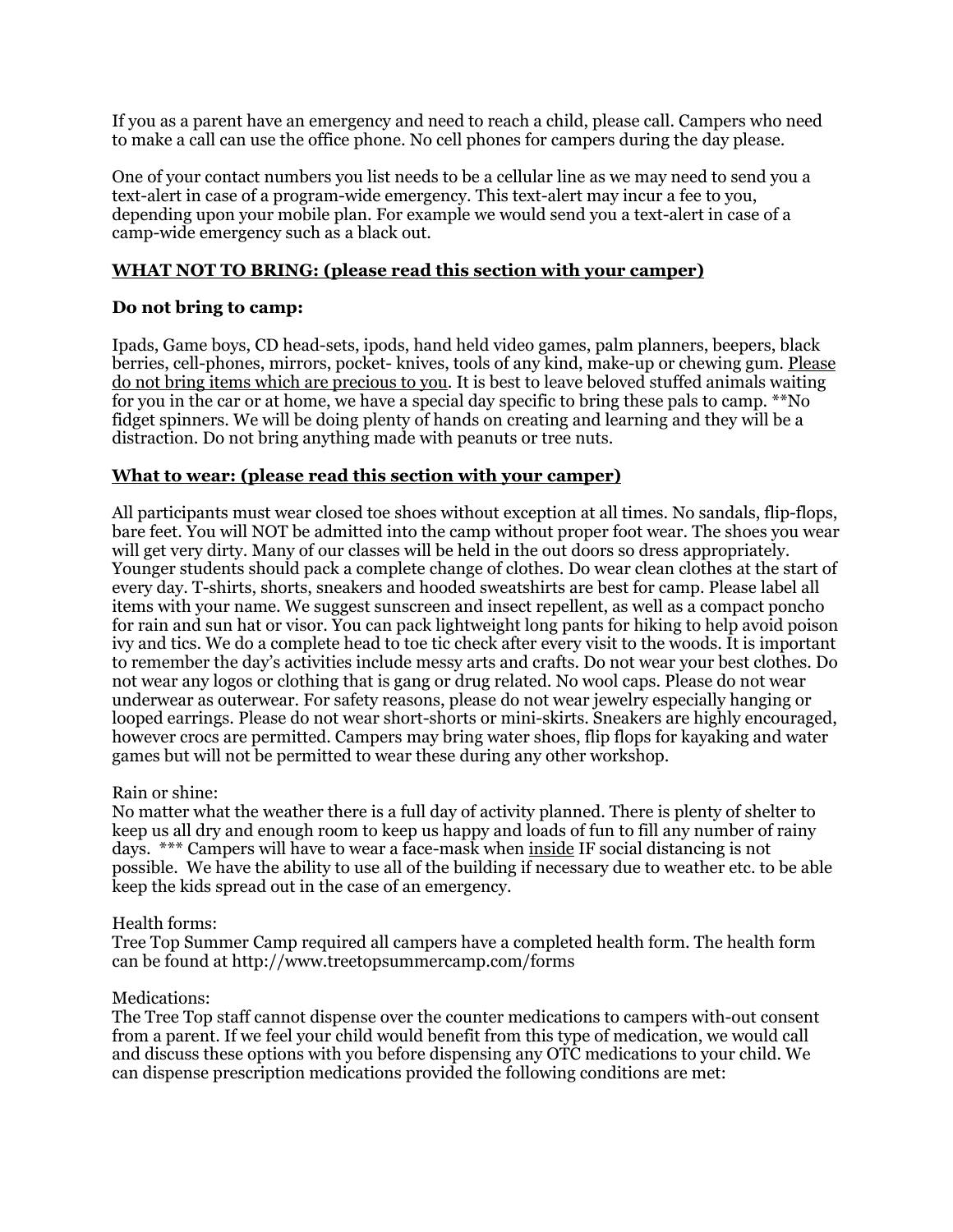1.) A note from your child's doctor giving clear instructions for how the medications should be distributed,

2.) Informed consent from you allowing us to dispense the prescribed medications to your child, 3.) Medication should be stored in the tree top office, not your child's belongings.

4) Medication must be received in original clearly marked containers. All campers are required to have a completed health form, up to date immunization record and a physical within the last year.

# Inhalers and epi pens:

Children requiring accessibility to inhalers and epipens will be allowed to have these items close at hand. We require that these items be given to the counselors who will be with these campers all day and can ensure that the appropriate child is using these tools correctly and not in excess. All inhalers and epipens must received by the camp director directly from the camper's parent on the first day of camp, all instructions must be in writing. Please label your inhalers and epipens with your child's name.

# Sunscreen:

Please make sure your child has a clearly labeled sunscreen at all times, and pack extra if he/she needs an additional amount due to the fairness of their skin or other issues related to protecting your child's skin. Please review with your child the dangers of sun exposure and let them know that if they need help applying sunscreen they should ask their counselors. Counselors will remind children to re-apply sunscreen throughout the day. We highly recommend that fair skinned children be equipped with a hat and long sleeve shirt, in addition to sunscreen on sunny days.

EMERGENCY CARE MASTER GUIDELINES & EVACUATION PROCEDURES: Copies of policies regarding staff, healthcare & procedures all available upon request.

IMPORTANT Health Alert! Please do not bring any peanut or other nut products to tree top summer camp. There are several members of our community that are highly allergic to any product with nuts. Included are crackers, cookies and candies containing nuts and nut oils, if it is produced in the same facility that is fine, it just cannot contain the allergens. If you think you may have mistakenly packed an item with nuts please see a Camp Director to help you best handle the situation. Thank you for your cooperation & careful selection. Note: Some of our projects are best created wearing protective gloves. Please contact the camp director completed if there is a latex allergy. In this case, hypo-allergenic gloves will be provided. Thank you.

# **Please go through the following with your camper prior to the first day of camp.**

Tree top summer camp Behavior Policy

- Always respect people and property
- Try all activities
- Everyone listens and follows directions
- • Hands are for creating
- Respect and kindness in words and actions
- Move and act in a safe manner
- Have fun!

# Typical camp language:

At tree top summer camp we use kid friendly language when discussing behaviors. We use phrases such as, "Hands are for creating." "Listening ears." "Walking Feet." etc. Our goal as a